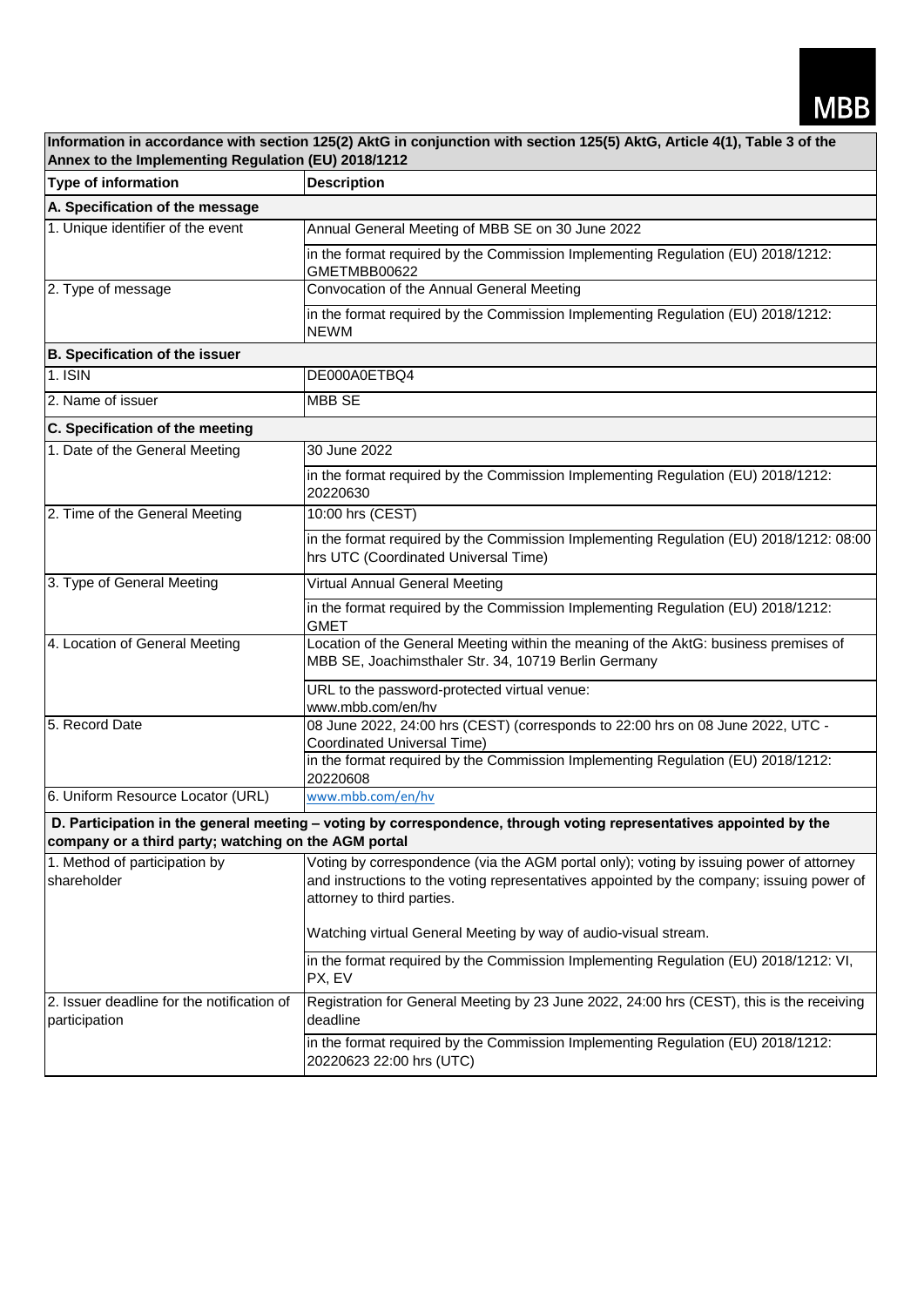| 3. Issuer deadline for voting                         | Voting by correspondence (via the AGM portal only); voting by issuing power of attorney<br>and instructions to the voting representatives appointed by the company; power of attorney<br>to third parties.                                                                                                                                                                                                                                                             |
|-------------------------------------------------------|------------------------------------------------------------------------------------------------------------------------------------------------------------------------------------------------------------------------------------------------------------------------------------------------------------------------------------------------------------------------------------------------------------------------------------------------------------------------|
|                                                       | - in written or electronic form by post or e-mail: 29 June 2022, 24:00 hrs (CEST) (22:00 hrs<br>UTC (Coordinated Universal Time)), this is the receiving deadline                                                                                                                                                                                                                                                                                                      |
|                                                       | - electronically via the AGM portal: beyond the 29 June 2022, 24:00 hrs (CEST) (22:00 hrs<br>UTC (Coordinated Universal Time)) until immediately before the start of voting in the<br>virtual General Meeting on 30 June 2022 (this point in time will be announced by the<br>chairperson in the audio-visual stream)                                                                                                                                                  |
|                                                       | The virtual General Meeting can be watched by electronic audio-visual stream on 30 June<br>2022 from 10:00 hrs (CEST) (08:00 hrs UTC - Coordinated Universal Time) until the end of<br>the Annual General Meeting.                                                                                                                                                                                                                                                     |
| E. Agenda - Agenda Item 1                             |                                                                                                                                                                                                                                                                                                                                                                                                                                                                        |
| 1. Unique identifier of the agenda item               | $\mathbf{1}$                                                                                                                                                                                                                                                                                                                                                                                                                                                           |
| 2. Title of the agenda item                           | Presentation of the adopted annual financial statements and the approved consolidated<br>financial statements, the combined management report for MBB SE and the Group as at<br>31 December 2021, the proposal of the Board of Directors for the appropriation of net<br>profits and the report of the Board of Directors for the financial year 2021, as well as the<br>explanatory report on the disclosures in accordance with sections 289 (4) and 315 (4)<br>HGB. |
| 3. Uniform Resource Locator (URL)<br>of the materials | www.mbb.com/en/hv                                                                                                                                                                                                                                                                                                                                                                                                                                                      |
| 4. Vote                                               | none                                                                                                                                                                                                                                                                                                                                                                                                                                                                   |
|                                                       |                                                                                                                                                                                                                                                                                                                                                                                                                                                                        |
| 5. Alternative voting options                         | none                                                                                                                                                                                                                                                                                                                                                                                                                                                                   |
| E. Agenda - Agenda Item 2                             |                                                                                                                                                                                                                                                                                                                                                                                                                                                                        |
| 1. Unique identifier of the agenda item               | $\overline{c}$                                                                                                                                                                                                                                                                                                                                                                                                                                                         |
| 2. Title of the agenda item                           | Resolution on the appropriation of net profits 2021                                                                                                                                                                                                                                                                                                                                                                                                                    |
|                                                       |                                                                                                                                                                                                                                                                                                                                                                                                                                                                        |
| 3. Uniform Resource Locator (URL)<br>of the materials | www.mbb.com/en/hv                                                                                                                                                                                                                                                                                                                                                                                                                                                      |
| 4. Vote                                               | <b>Binding vote</b>                                                                                                                                                                                                                                                                                                                                                                                                                                                    |
|                                                       | in the format required by the Commission Implementing Regulation (EU) 2018/1212: BV                                                                                                                                                                                                                                                                                                                                                                                    |
| 5. Alternative voting options                         | Vote in favour, vote against, abstention                                                                                                                                                                                                                                                                                                                                                                                                                               |
|                                                       | in the format required by the Commission Implementing Regulation (EU) 2018/1212:<br>VF, VA, AB                                                                                                                                                                                                                                                                                                                                                                         |
| E. Agenda - Agenda Item 3                             |                                                                                                                                                                                                                                                                                                                                                                                                                                                                        |
| 1. Unique identifier of the agenda item               | 3                                                                                                                                                                                                                                                                                                                                                                                                                                                                      |
| 2. Title of the agenda item                           | Resolution on the discharge of the Executive Management of MBB SE for the financial<br>year 2021                                                                                                                                                                                                                                                                                                                                                                       |
| 3. Uniform Resource Locator (URL)                     | www.mbb.com/en/hv                                                                                                                                                                                                                                                                                                                                                                                                                                                      |
| of the materials<br>4. Vote                           | <b>Binding vote</b>                                                                                                                                                                                                                                                                                                                                                                                                                                                    |
|                                                       | in the format required by the Commission Implementing Regulation (EU) 2018/1212: BV                                                                                                                                                                                                                                                                                                                                                                                    |
| 5. Alternative voting options                         | Vote in favour, vote against, abstention                                                                                                                                                                                                                                                                                                                                                                                                                               |
|                                                       | in the format required by the Commission Implementing Regulation (EU) 2018/1212:<br>VF, VA, AB                                                                                                                                                                                                                                                                                                                                                                         |
| E. Agenda - Agenda Item 4a                            |                                                                                                                                                                                                                                                                                                                                                                                                                                                                        |
| 1. Unique identifier of the agenda item               | 4a                                                                                                                                                                                                                                                                                                                                                                                                                                                                     |
| 2. Title of the agenda item                           | Resolution on the discharge of the members of the MBB SE Board for the 2021 financial<br>year: Anton Breitkopf                                                                                                                                                                                                                                                                                                                                                         |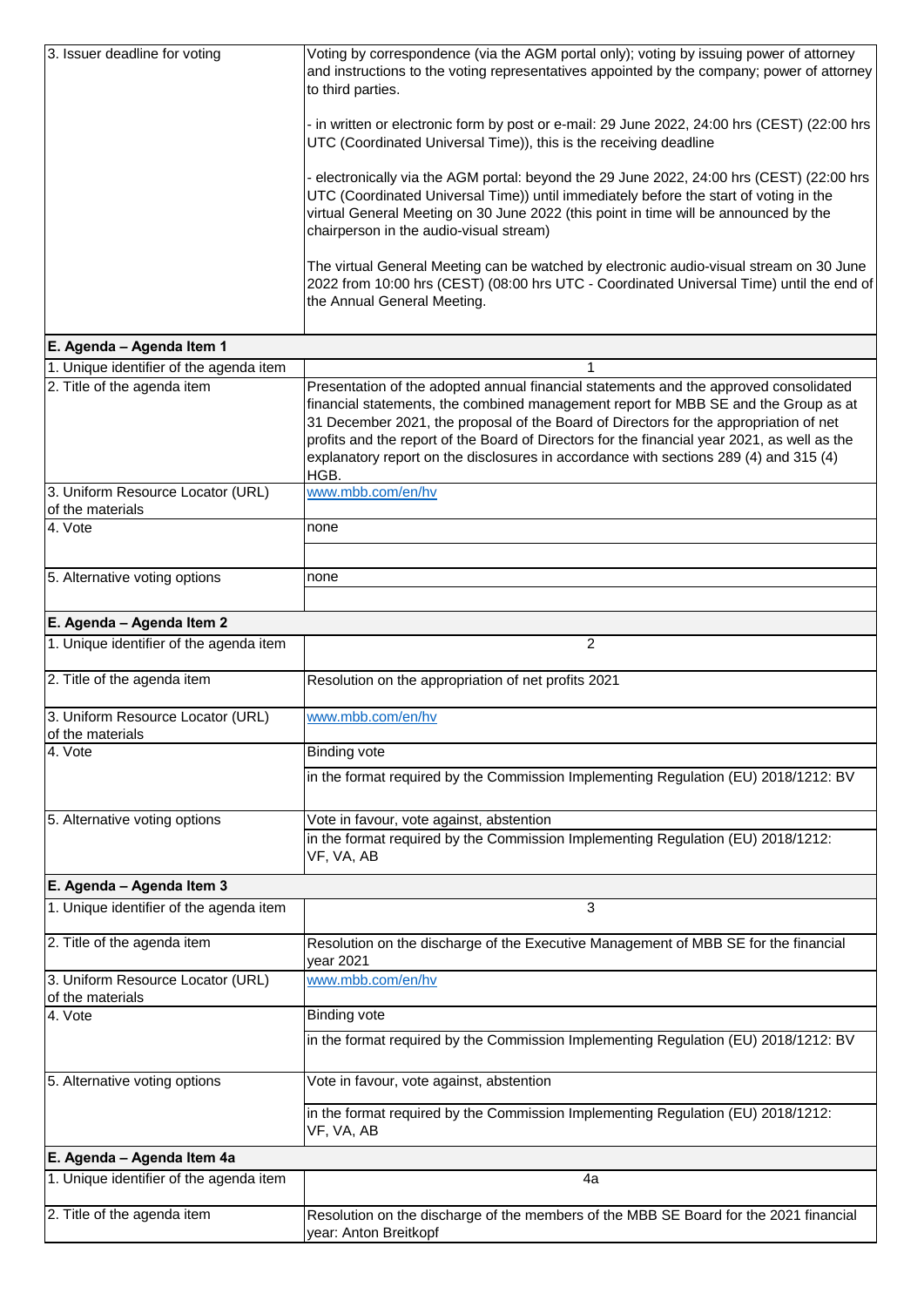| 3. Uniform Resource Locator (URL)                     | www.mbb.com/en/hv                                                                                                                          |
|-------------------------------------------------------|--------------------------------------------------------------------------------------------------------------------------------------------|
| of the materials<br>4. Vote                           | <b>Binding vote</b>                                                                                                                        |
|                                                       | in the format required by the Commission Implementing Regulation (EU) 2018/1212: BV                                                        |
| 5. Alternative voting options                         | Vote in favour, vote against, abstention                                                                                                   |
|                                                       | in the format required by the Commission Implementing Regulation (EU) 2018/1212:<br>VF, VA, AB                                             |
| E. Agenda - Agenda Item 4b                            |                                                                                                                                            |
| 1. Unique identifier of the agenda item               | 4b                                                                                                                                         |
| 2. Title of the agenda item                           | Resolution on the discharge of the members of the MBB SE Board for the 2021 financial<br>year: Gert-Maria Freimuth                         |
| 3. Uniform Resource Locator (URL)<br>of the materials | www.mbb.com/en/hv                                                                                                                          |
| 4. Vote                                               | <b>Binding vote</b>                                                                                                                        |
|                                                       | in the format required by the Commission Implementing Regulation (EU) 2018/1212: BV                                                        |
| 5. Alternative voting options                         | Vote in favour, vote against, abstention                                                                                                   |
|                                                       | in the format required by the Commission Implementing Regulation (EU) 2018/1212:<br>VF, VA, AB                                             |
| E. Agenda - Agenda Item 4c                            |                                                                                                                                            |
| 1. Unique identifier of the agenda item               | 4c                                                                                                                                         |
| 2. Title of the agenda item                           | Resolution on the discharge of the members of the MBB SE Board for the 2021 financial<br>year: Dr Christof Nesemeier                       |
| 3. Uniform Resource Locator (URL)<br>of the materials | www.mbb.com/en/hv                                                                                                                          |
| 4. Vote                                               | <b>Binding vote</b>                                                                                                                        |
|                                                       | in the format required by the Commission Implementing Regulation (EU) 2018/1212: BV                                                        |
| 5. Alternative voting options                         | Vote in favour, vote against, abstention                                                                                                   |
|                                                       | in the format required by the Commission Implementing Regulation (EU) 2018/1212:<br>VF, VA, AB                                             |
| E. Agenda - Agenda Item 4d                            |                                                                                                                                            |
| 1. Unique identifier of the agenda item               | 4d                                                                                                                                         |
| 2. Title of the agenda item                           | Resolution on the discharge of the members of the MBB SE Board for the 2021 financial<br>year: Dr Peter Niggemann                          |
| 3. Uniform Resource Locator (URL)<br>of the materials | www.mbb.com/en/hv                                                                                                                          |
| 4. Vote                                               | <b>Binding vote</b>                                                                                                                        |
|                                                       | in the format required by the Commission Implementing Regulation (EU) 2018/1212: BV                                                        |
| 5. Alternative voting options                         | Vote in favour, vote against, abstention<br>in the format required by the Commission Implementing Regulation (EU) 2018/1212:<br>VF, VA, AB |
| E. Agenda - Agenda Item 5                             |                                                                                                                                            |
| 1. Unique identifier of the agenda item               | 5                                                                                                                                          |
| 2. Title of the agenda item                           | Resolution on the election of the auditor of the annual and consolidated financial<br>statements for the 2022 financial year               |
| 3. Uniform Resource Locator (URL)<br>of the materials | www.mbb.com/en/hv                                                                                                                          |
| 4. Vote                                               | <b>Binding vote</b>                                                                                                                        |
|                                                       | in the format required by the Commission Implementing Regulation (EU) 2018/1212: BV                                                        |
| 5. Alternative voting options                         | Vote in favour, vote against, abstention                                                                                                   |